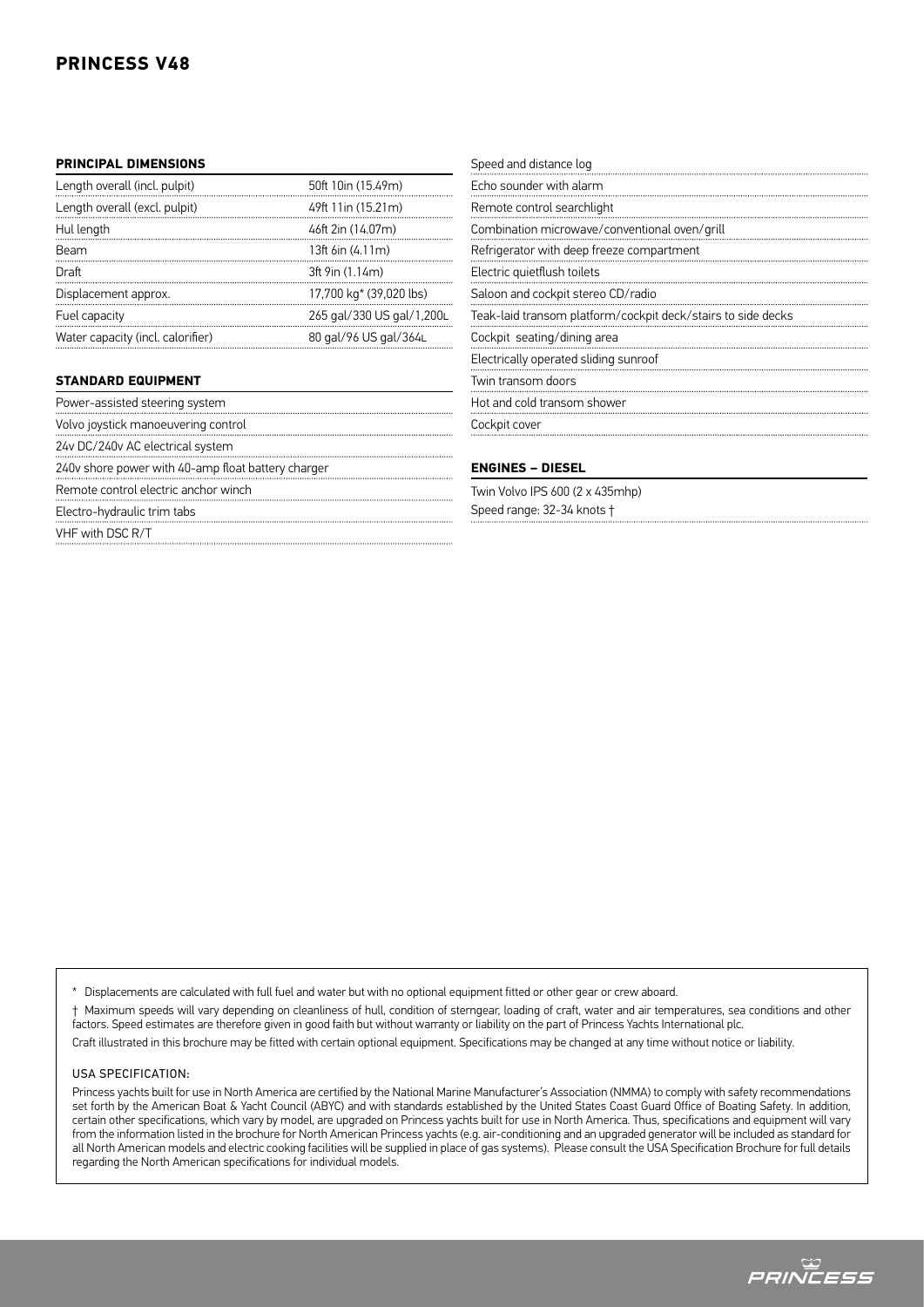## **PRINCESS V48**

#### *DECK FITTINGS*

- Reversible electric anchor winch with foredeck and helm position controls
- Self-stowing 20kg/44lb Delta anchor with 40m chain
- Stemhead roller with automatic anchor launch and retrieve
- Stainless-steel bow, stern and spring cleats
- Stainless-steel pulpit and guard rails
- Stainless-steel coachroof handrails
- Foredeck hatch with integrated skylight
- PVC rubbing band with stainless-steel insert
- Full set of IMCO navigation lights
- Riding light
- Remote control searchlight
- Twin electric horns ■ Fuel and water fillers

## *COCKPIT*

- Self-draining
- U-shaped seating/dining area
- Teak table
- Overhead and low level courtesy lights
- Tonneau cover
- Stainless-steel grabrails
- Transom hatch to stern lazarette
- Access hatch to engine room ■ 220/240v shore support inlet in locker
- Life raft locker
- Transom platform with integrated swimming ladder (with optional electro-hydraulic raise/lower mechanism)
- Twin transom doors
- Hot and cold shower
- Locker for 2 gas bottles
- Storage lockers

#### *HELM POSITION*

- Helm seat with sit/stand facility
- Full engine instrumentation
- Fuel gauges
- Single-lever engine controls
- Joystick maneuvering control
- Rudder position indicator
- Power-assisted steering system and adjustable steering wheel
- Remote control anchor winch
- Trim tab controls with indicators
- VHF with DSC R/T
- Speed and distance log
- Echo sounder with alarm
- Remote control searchlight
- High speed compass
- Horn button
- Chart area
- Twin windscreen wipers
- Windscreen freshwater pressure wash
- Bilge pump controls with visual 'pump running' indicator (3)

■ Electric side window

#### *UPPER SALOON*

- U-shaped sofa
- Dining table
- Cocktail cabinet
- Refrigerator
- Overhead downlighters
- Electric opening roof
- Triple stainless-steel framed sliding doors to cockpit

*INTERIOR FINISHES*

available as an option

■ Camping gas regulator ■ Gas low/system test meter *POWER AND DRIVE SYSTEMS*

propellers via pod drive) ■ Power-assisted steering ■ Electronic engine controls ■ Joystick manoeuvering system ■ Volvo active corrosion protection system

■ Trim tabs with indicators ■ Engine room lighting *ELECTRICAL SYSTEMS*

**24 Volt:**

main panel

**220/240 Volt:** ■ Shore support inlet (32A)

*FUEL SYSTEM*

similar)

*GAS*

saloon doors

■ Furniture finished in a choice of Serotina Cherry or Light Oak with either a satin or high gloss finish. Walnut is also

■ Galley and bathroom worktops in a choice of avonite (or

■ Venetian blinds to all windows and portholes, curtains to

■ Overboard vented and drained locker for 2 gas bottles

■ Twin Volvo IPS-600 (2 x 435mhp driving contra rotating

■ Engine room extractor fans with electronic time delay

■ 4 x heavy-duty batteries for engine starting ■ 4 x heavy-duty auxiliary batteries

■ 40-amp 24v float battery charger

■ Circuit breakers on all circuits

gallons/1,200 litres capacity ■ Fuel fillers on both side decks ■ High-capacity fuel filter/water trap ■ Remote fuel cocks in cockpit locker ■ Fuel gauges on helm console

■ Polarity check system ■ Earth leakage safety trip ■ Shaver points in both bathrooms

■ Engine alternators charge via split charge relays to isolate engine start batteries from auxiliaries

■ Battery paralleling system (for engine start back-up) ■ Remote battery master switches with control switch at

■ Power points in owner's stateroom, forward quest cabin

galley (double), lower and upper saloon

■ Twin fuel tanks (in NS8 marine grade alloy) with interconnection system giving 265 gallons/318 US

ت<br>*PRINCESS* 

■ Timber-laid upper saloon and galley floors

■ Copper gas line sheathed in polythene

■ Radio/CD/MP3 with saloon and cockpit speakers ■ Timber-laid flooring

#### *LOWER SALOON*

- L-shaped sofa
- Table
- 
- Storage lockers ■ Overhead downlighters
- 
- Main electrical control panel with battery isolation switches
- Opening portlights (2)

#### *GALLEY*

- Avonite (or similar) worktop
- 3 zone gas hob with flame failure device (optional 3 ring ceramic hob)
- Stainless-steel sink with Monobloc mixer tap
- Combination microwave/conventional oven with grill
- Refrigerator with freezer compartment
- Waste bin
- Storage cupboards, drawers and lockers
- Timber-laid flooring
- Under floor storage bin
- Opening portlights

#### *OWNER'S STATEROOM*

- Large double bed with drawers below
- Wardrobe with shelves
- Drawers and storage lockers
- Overhead and individual berth lights
- Sofa
- Dressing table
- Panoramic trapezoidal windows in toughened glass with opening ports

## **En-suite bathroom:**

- Avonite worktop
- Wash basin with Monobloc mixer tap
- Separate stall shower with extractor ■ Mirror
- 
- Storage locker ■ Opening portlight

#### *FORWARD GUEST CABIN*

- Large double bed with drawers below (option of scissor
- berths)
- Wardrobe

■ Mirror ■ Storage locker ■ Opening portlight

- Deck hatch with integrated fly screen and blind
- Storage lockers

**En-suite bathroom:**

- Downlighters and individual berth lights
- Trapezoidal side windows with opening ports

■ Wash basin with Monobloc mixer tap ■ Separate stall shower with extractor